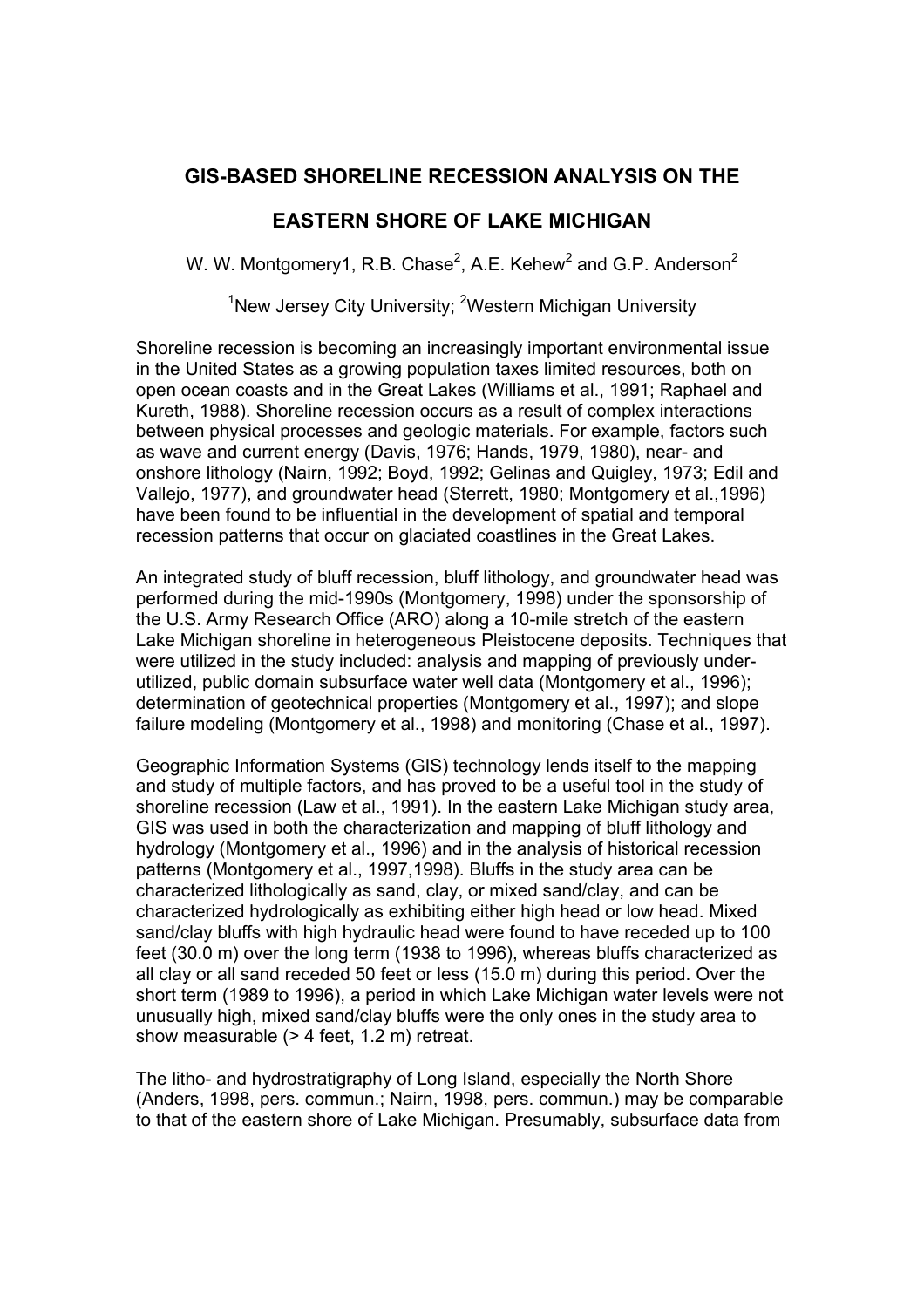water wells is also available. If this is the case, the techniques developed and successfully applied on the eastern shore of Lake Michigan may be effective in the study of shoreline recession on Long Island as well.

## **References Cited**

Boyd, G.L. (1991) A descriptive model of shoreline development showing nearshore control of coastal landform change: Late Wisconsinan to present, Lake Huron, Canada, unpub. Ph.D. dissertation, University of Waterloo, 206 p.

Chase, R.B., W.W. Montgomery, and A.E. Kehew (1997) Stratigraphic and Hydrogeologic Controls on Mass Movements in Heterogeneous Glacial Materials, Geol. Soc. Amer. Abs w/ Programs, 1997 Annual Meeting, Salt Lake City, UT

Davis, R.A. (1976) Coastal changes, eastern Lake Michigan, 1970-73, CERC Technical Paper No. 76-16, U.S. Army Corps of Engineers, 64 p.

Edil, T.B. and L.E. Vallejo (1977) Shoreline erosion and landslides in the Great Lakes, Wisconsin Sea Grant Advisory Report 15, 7p; also in Proceedings 9th Int'l Conf Soil Mechs & Foundation Engrg, Tokyo, Japan, v.II, p.51-57

Gelinas, P.J. and R.M. Quigley (1973) The influence of geology on erosion rates along the north shore of Lake Erie, Proceedings 16th Int'l Conf on Great Lakes Research, Int'l Assoc for Great Lakes Research, pp.421-430

Hands, E.B. (1979) Changes in rates of shore retreat, Lake Michigan, 1967-76, CERC Technical Paper 79-4, U.S. Army Corps of Engineers, 71 p.

Hands, E.B. (1980) Prediction of shore retreat and nearshore profile adjustments to rising water levels on the Great Lakes, CERC Technical Paper 80-7, U.S. Army Corps of Engineers, 119 p.

Law, M.N., K.E. Saunders, D.E. Coleman, J.D. Fisher, R. van Wyngaarden, G.L. Boyd, and C.J. Stewart (1991) Using GIS to monitor and predict long-term Great Lakes shoreline erosion, Proceedings 1991 Canadian Conf on GIS, pp. 372-386

Montgomery, W.W. (1998) Groundwater Hydraulics and Slope Stability Analysis: Elements for Prediction of Shoreline Recession, unpub. Ph.D. dissertation, Western Michigan University, 256 p.

Montgomery, W.W., R.B. Chase, A.E. Kehew, and G.P. Anderson (1996) Stability of the Lake Michigan Shore, Allegan Co., Michigan – A Preliminary Hazard Map, Geol. Soc. Amer. Abs w/ Programs, 1996 Annual Meeting, Denver, CO p.464